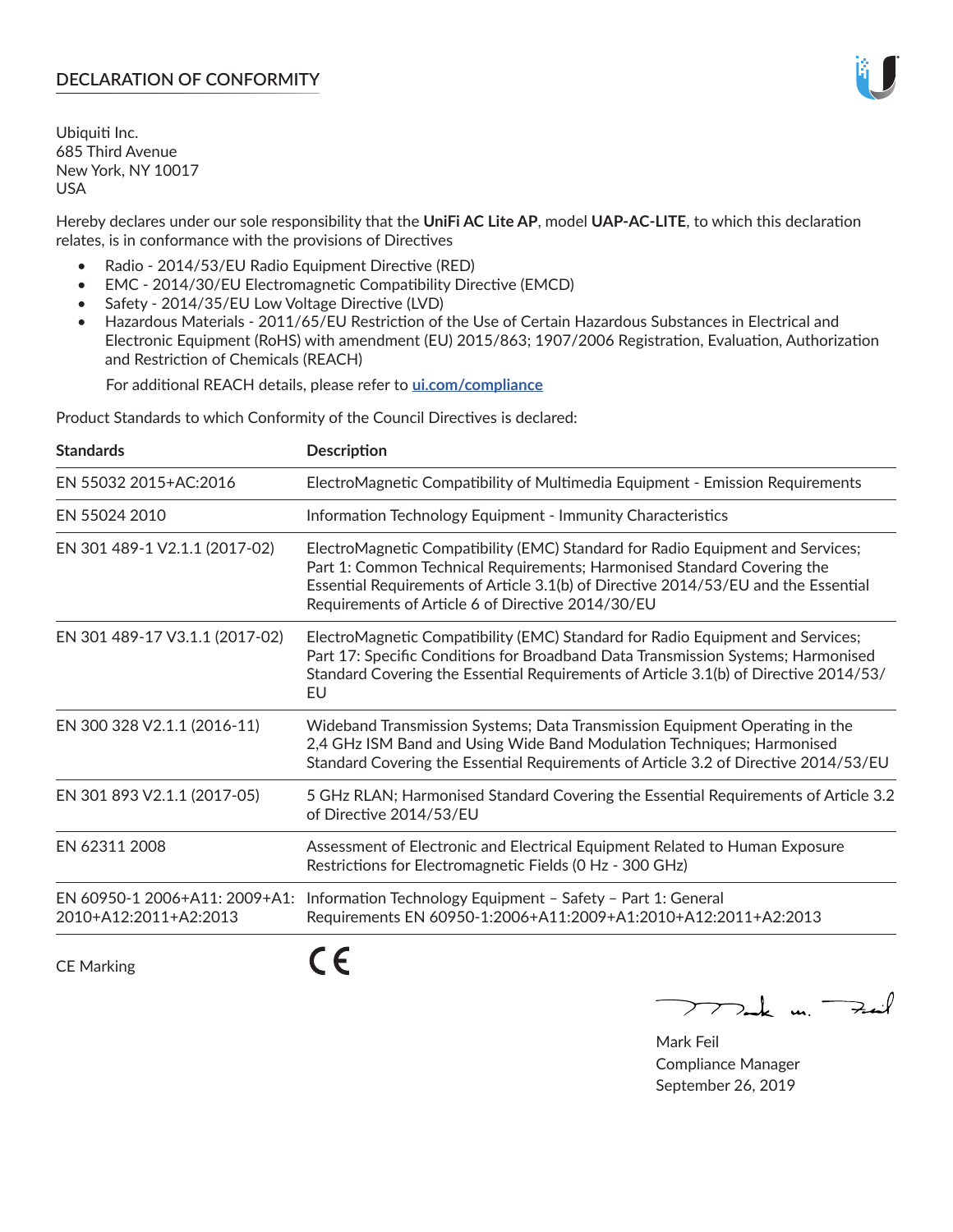# **DECLARATION OF CONFORMITY**



# **български** [Bulgarian]

С настоящото Ubiquiti декларира, че това устройство UAP-AC-LITE е в съответствие със съществените изисквания и други приложими разпоредби на Директиви 2014/53/EC, 2014/30/ЕС, 2014/35/ЕС.

## **Hrvatski** [Croatian]

Ubiquiti ovim putem izjavljuje da je ovaj uređaj UAP-AC-LITE sukladan osnovnim zahtjevima i ostalim bitnim odredbama Direktiva 2014/53/EU, 2014/30/EU, 2014/35/EU.

# **Čeština** [Czech]

Ubiquiti tímto prohlašuje, že toto UAP-AC-LITE zařízení, je ve shodě se základními požadavky a dalšími příslušnými ustanoveními směrnic 2014/53/EU, 2014/30/EU, 2014/35/EU.

# **Dansk** [Danish]

Hermed, Ubiquiti, erklærer at denne UAP-AC-LITE enhed, er i overensstemmelse med de væsentlige krav og øvrige relevante krav i direktiver 2014/53/EU, 2014/30/EU, 2014/35/EU.

# **Nederlands** [Dutch]

Hierbij verklaart Ubiquiti, dat deze UAP-AC-LITE apparaat, in overeenstemming is met de essentiële eisen en de andere relevante bepalingen van richtlijnen 2014/53/EU, 2014/30/EU, 2014/35/EU.

## **English**

Hereby, Ubiquiti, declares that this UAP-AC-LITE device, is in compliance with the essential requirements and other relevant provisions of Directives 2014/53/EU, 2014/30/EU, 2014/35/EU.

# **Eesti keel** [Estonian]

Käesolevaga Ubiquiti kinnitab, et antud UAP-AC-LITE seade, on vastavus olulistele nõuetele ja teistele asjakohastele sätetele direktiivide 2014/53/EL, 2014/30/EL, 2014/35/EL.

## **Suomi** [Finnish]

Täten Ubiquiti vakuuttaa, että tämä UAP-AC-LITE laite, on yhdenmukainen olennaisten vaatimusten ja muiden sitä koskevien direktiivien 2014/53/EU, 2014/30/EU, 2014/35/EU.

## **Français** [French]

Par la présente Ubiquiti déclare que l'appareil UAP-AC-LITE, est conforme aux exigences essentielles et aux autres dispositions pertinentes des directives 2014/53/UE, 2014/30/UE, 2014/35/UE.

## **Deutsch** [German]

Hiermit erklärt Ubiquiti, dass sich dieses UAP-AC-LITE Gerät, in Übereinstimmung mit den grundlegenden Anforderungen und den anderen relevanten Vorschriften der Richtlinien 2014/53/EU, 2014/30/EU, 2014/35/EU befindet.

## **Ελληνικά** [Greek]

Δια του παρόντος, Ubiquiti, δηλώνει ότι αυτή η συσκευή UAP-AC-LITE, είναι σε συμμόρφωση με τις βασικές απαιτήσεις και τις λοιπές σχετικές διατάξεις των οδηγιών 2014/53/EE, 2014/30/EE, 2014/35/EE.

## **Magyar** [Hungarian]

Ezennel Ubiquiti kijelenti, hogy ez a UAP-AC-LITE készülék megfelel az alapvető követelményeknek és más vonatkozó 2014/53/EU, 2014/30/EU, 2014/35/EU irányelvek rendelkezéseit.

## **Íslenska** [Icelandic]

Hér, Ubiquiti, því yfir að þetta UAP-AC-LITE tæki er í samræmi við grunnkröfur og önnur viðeigandi ákvæði tilskipana 2014/53/ESB, 2014/30/ESB, 2014/35/ESB.

## **Italiano** [Italian]

Con la presente, Ubiquiti, dichiara che questo dispositivo UAP-AC-LITE, è conforme ai requisiti essenziali ed alle altre disposizioni pertinenti delle direttive 2014/53/UE, 2014/30/UE, 2014/35/UE.